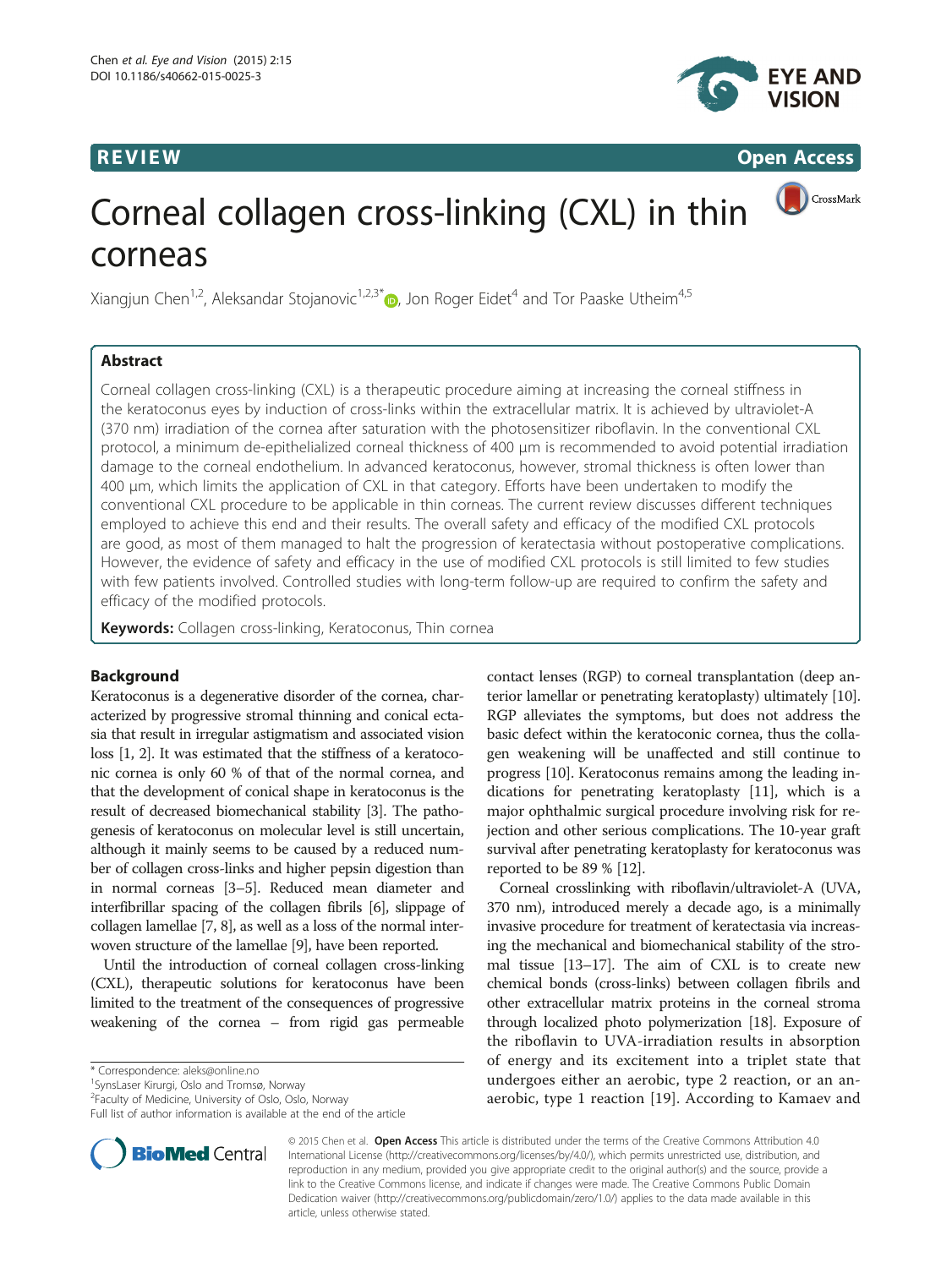colleagues, an oxygenated environment causes formation of singlet molecular oxygen, which then acts on tissue to produce additional cross-linked bonds. After a quick consumption of oxygen, which occurs only within several seconds, depending on UV-power, temperature, amongst other factors, it is suggested that the main photochemical kinetics mechanism is the direct interaction between the riboflavin triplets and reactive groups of corneal proteins, which leads to the cross-linking of the proteins mainly through radical reactions [\[19\]](#page-5-0). These then induce formation of new covalent bonds between the amino acids among the neighboring collagen molecules [\[17](#page-5-0), [20](#page-5-0)] and among proteoglycan (PG) core proteins, as well as limited linkages between collagen and PG core proteins [[21](#page-5-0)].

The riboflavin also offers a shielding effect to the deeper ocular structures, such as the corneal endothelium, lens, and retina [[22](#page-5-0)], by absorbing the UVA [[13](#page-5-0), [22\]](#page-5-0). The critical limitation of CXL in thin corneas is the lack of sufficient corneal thickness for the UVA-radiation to be absorbed and attenuated before it reaches the endothelium. The cell damage threshold of UVA-irradiation combined with riboflavin is 10 times higher than with UVA-irradiation alone [[23\]](#page-5-0). Wollensak et al. [[23\]](#page-5-0) demonstrated that when the combination of UVA and riboflavin is used in corneas thinner than 400 μm, the

cytotoxicity threshold of 0.35 mW/cm<sup>2</sup> for the endothelial cell damage can be reached. In conventional CXL procedure, the treatment parameters (0.1 % riboflavin in dextran 20.0 % solution and 3 mW/cm<sup>2</sup> of UVA for 30 minutes) are assumed to treat the anterior 300 μm of the corneal stroma [[24, 25](#page-5-0)]. Hence, only the patients with a de-epithelialized corneal thickness of at least 400 μm are subjected to this treatment. The downside of this limitation is that eyes with advanced stages of keratectasia often have corneas thinner than 400 μm. Populations of Asian and African origin with inherently thinner corneas [\[26](#page-5-0), [27](#page-5-0)] may be especially affected by this limitation. Various modifications have been suggested to circumvent that [\[28](#page-5-0)–[31](#page-5-0)]. The current review discusses the variety of CXL treatment protocols in thin corneas, as well as their efficacy and safety published in peer-reviewed literature. The results of different CXL protocols in treatment of keratectasia in thin corneas are listed in Table 1.

# Review

# Conventional collagen cross-linking

The conventional CXL procedure as described in the Dresden protocol in 2003 [\[17\]](#page-5-0), its modified version in 2008 [\[32\]](#page-5-0), and the Siena protocol [[33\]](#page-5-0) applies to corneas with minimal

|  |  |  | Table 1 Safety of CXL in thin corneas |  |
|--|--|--|---------------------------------------|--|
|  |  |  |                                       |  |

Author, year No. of eyes Surgical procedures Follow up (months) VA and topography changes Endothelial loss Other complications Kymionis, et al. 2012 [[38](#page-5-0)] 14 Conventional 12 UDVA and CDVA improved, K<sub>mean</sub> reduced Yes No Hafezi, et al. 2009 [[30](#page-5-0)] 20 Hypoosmolar riboflavin solution 6  $K_{\text{max}}$  stable or reduced  $\blacksquare$   $\blacksquare$  No Raiskup and Spoerl 2011 [\[42](#page-5-0)] 32 Hypoosmolar riboflavin solution 12 CDVA and  $K_{\text{max}}$  stable  $\qquad -$  No Wu, et al. 2014 [\[43\]](#page-5-0) 15 Hypoosmolar riboflavin solution 12 1 eye lost 1 line CDVA, the rest remained stable or improved, K<sub>max</sub> and K<sub>min</sub> reduced No No Soeters and Tahzib 2015 [\[48](#page-6-0)] 13 Hypoosmolar riboflavin solution 12 CDVA improved, K<sub>max</sub>, K<sub>min</sub> and K<sub>mean</sub> remain stable No No Gu, et al. 2015 [[45](#page-6-0)] 8 Hypoosmolar riboflavin solution 3 CDVA stable, K<sub>max</sub> stable The Secondary Ses No Filippello, et al. 2012 [[28](#page-5-0)] 20 Transepithelial CXL 18 UDVA and CDVA improved, keratometry values decreased No No Spadea and Mencucci 2012 [\[31](#page-5-0)] 16 Transepithelial CXL  $6-12$  UDVA and CDVA improved,  $K_{\text{max}}$  reduced No No Kymionis, et al. 2009 [[29](#page-5-0)] 2 Custom epithelial debridement 9 Topography stable No No No No Kaya, et al. 2011 [\[69\]](#page-6-0) 2 Custom epithelial debridement 1 – No Mazzotta and Ramovecchi 2014 [\[70](#page-6-0)] 10 Custom epithelial debridement 12 UDVA, CDVA stable, K<sub>mean</sub> reduced No No No Jacob, et al. 2014 [[73\]](#page-6-0) 14 Contact lensassisted 6–7 CDVA stable, K<sub>max</sub> stable No No No No

 $K_{max}$  = Maximum keratometric reading,  $K_{min}$  = Minimum keratometric reading,  $K_{mean}$  = Mean keratometry reading, SimK = Simulated keratometry, VA = Visual acuity,  $UDVA =$  Uncorrected distance visual acuity,  $CDVA =$  Corrected distance visual acuity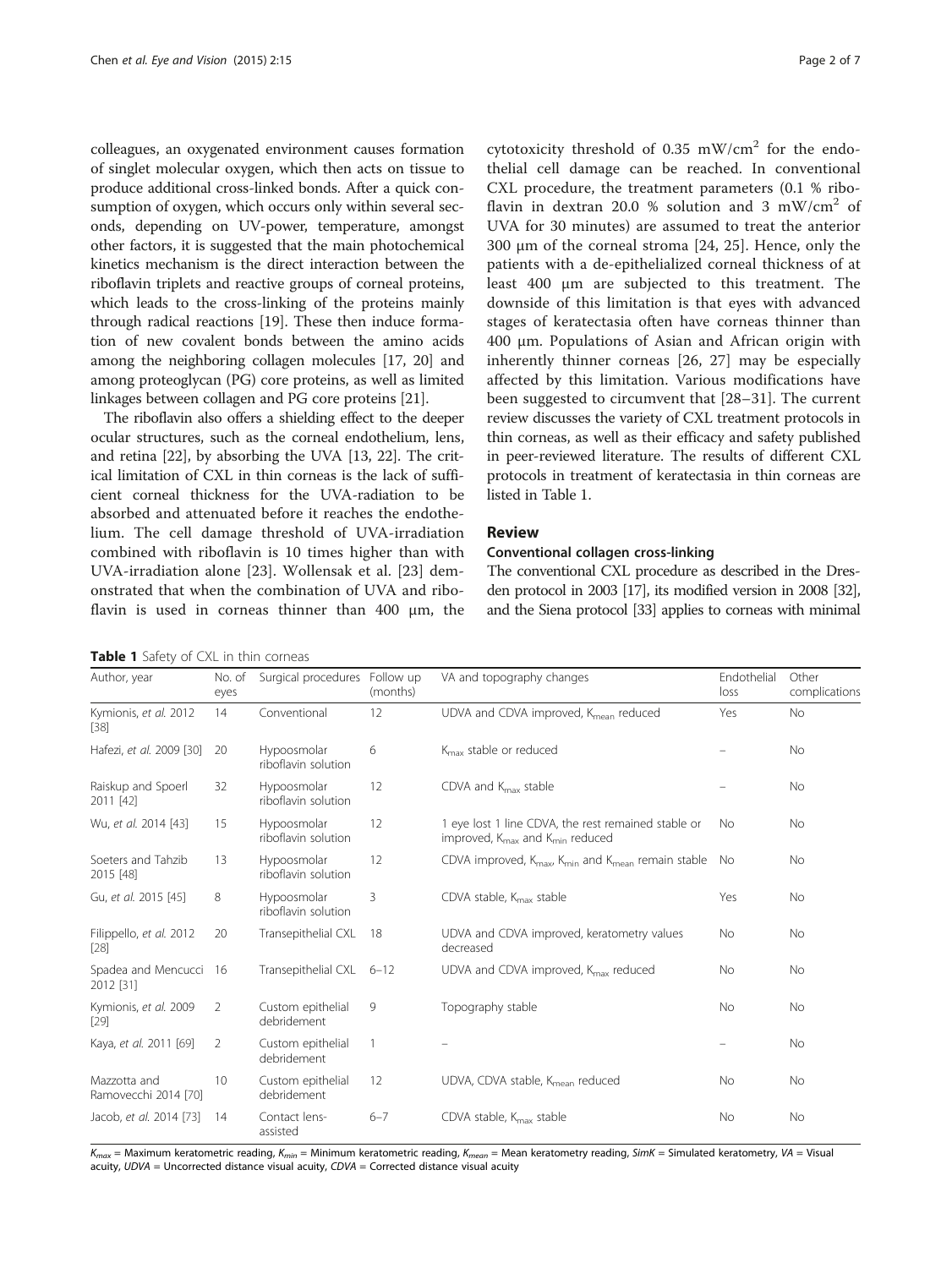stromal thickness of 400 μm, and involves the removal of the central 7–9 mm of corneal epithelium followed by instillation of isoosmolar riboflavin 0.1 % solution in 20 % dextran. UVA (370 nm) irradiation with 3 mW/cm<sup>2</sup> of UVA for 30 minutes  $(5.4 \text{ J/cm}^2)$  over 8 mm diameter of central cornea is initiated after stromal saturation with riboflavin. The efficacy of this protocol is supported by numerous studies since its introduction in 2003 [[17, 34](#page-5-0)–[37\]](#page-5-0).

Kymionis et al. [\[38](#page-5-0)] applied conventional CXL procedure in 14 thin corneas with minimum corneal thickness of less than 400 μm (range 340–399 μm) after epithelial removal. Improvement in uncorrected distance visual acuity (UDVA), corrected distance visual acuity (CDVA), and reduction in mean keratometry readings were recorded during the 12 months followup. However, despite the absence of clinically evident complications, significant reduction of endothelial cell density from 2733 to 2411 cells/mm<sup>2</sup> was observed postoperatively. The film of 0.1 % isoosmolar riboflavin with 20 % dextran was measured to be approximately 70 μm thick after 1 minute of instillation and remained stable for 22 minutes [\[39\]](#page-5-0). With the riboflavin-dextran film, the UVA irradiance in human corneal stroma at 400 μm was measured to be 0.21 mW/cm<sup>2</sup>, which is much lower than the previously mentioned cytotoxicity level on which the set limitation of minimal deepithelialized stromal thickness of 400 μm is based. Hence, the absorption and shielding of UVA by the riboflavin film may have prevented the damage to the endothelium. Nevertheless, longer follow-up and larger patient series is essential to evaluate the safety and efficacy of conventional CXL in clinical application in thin corneas.

# Hypoosmolar riboflavin solution

The cornea has an inert swelling pressure [[40\]](#page-5-0), meaning that the corneal stroma has the tendency to increase its volume in an isooncotic environment. The deepithelialized cornea can swell to double its normal thickness when irrigated with a hypoosmolar solution [[41\]](#page-5-0). Hafezi and co-workers [\[30](#page-5-0)] applied this method to increase corneal thickness before CXL in thin corneas. After epithelial removal, 0.1–20 % dextran isoosmolar riboflavin was applied to the cornea for 30 minutes. The 0.1 % dextranfree hypoosmolar riboflavin was then administered until the corneal thickness at the thinnest point reached 400 μm, before the initiation of UVA irradiation. The authors reported a stabilization of keratectasia in 20 eyes treated with this approach. A later study by Raiskup et al. [[42](#page-5-0)] applied 0.1 % hypoosmolar riboflavin after epithelial debridement until the riboflavin saturated cornea reached the minimum of 400 μm. In this study, one year after the treatment, CDVA and keratometric value remained unchanged and no damage to the cornea in the form of detectable scarring lesions in the stroma was registered. Similar results were reported by Wu et al. [[43](#page-5-0)] On the contrary, in eyes treated with isoosmolar riboflavin solution, a permanent stromal scar tended to develop in thin corneas after CXL [[44](#page-5-0)]. Gu et al. [[45](#page-6-0)] used 0.1 % hypoosmolar riboflavin solution as saturation and swelling solution in 8 thin corneas that underwent CXL procedure. They reported a slight decrease of endothelial cell density 3 months after the treatment.

The preoperative swelling of the cornea broadens the spectrum of CXL indications to thinner corneas. However, Hafezi and colleagues [\[46](#page-6-0)] reported a case where CXL could not stop the progression of keratoconus in a very thin cornea (minimal thickness of 268 μm after removal of the epithelium), despite the fact that swelling with hypoosmolar riboflavin solution increased the thickness to 406 μm and no adverse endothelial reaction was observed postoperatively. The authors, therefore, hypothesized that there is a minimal, yet to be determined stromal thickness necessary for effective CXL to occur. They suggested a minimal stromal thickness of 330 μm or more before swelling, when using hypoosmolar riboflavin solution.

Kaya et al. [[47\]](#page-6-0) and Soeters et al. [\[48](#page-6-0)] performed intraoperative corneal thickness measurements during CXL with hypoosmolar riboflavin solution in thin corneas. They found that the artificial swelling effect was transient, and the thinnest pachymetric readings decreased significantly after 10 and 30 minutes of isoosmolar riboflavin (with dextran) application, with or without UVA irradiation. Thinning of deepithelialized cornea after instillation of 0.1–20 % dextran riboflavin isoosmolar solution has also been reported in other studies [[49, 50](#page-6-0)]. The authors inferred that the reduction of the corneal thickness was induced by the hyperoncotic effect of the dextran. Vetter et al. [\[51](#page-6-0)] evaluated the modulatory effect of various riboflavin 0.1 and 0.2 % compositions on the central corneal thickness in fresh postmortem porcine eyes. No correlation between the osmolarity of the composition and the swelling behavior of the treated corneas was observed, whereas an inverted correlation was verified between the dextran concentration and the swelling effect. Concurrently, lower absorption and shielding effect of the thinner hypoosmolar riboflavin film on the cornea, by application of the hypoosmolar riboflavin without dextran alone, would increase irradiance level in the stroma, putting the endothelium at higher risk [[39\]](#page-5-0). Therefore, the cornea should be swollen to a thickness greater than 400 μm or concentration of riboflavin in the hypoosmolar solution could be increased. It was therefore suggested that development of new riboflavin solutions with isooncotic properties to create a stable film could increase the safety of CXL [\[50](#page-6-0)]. Moreover, lack of the evaporation resistance provided by the corneal epithelium [\[52\]](#page-6-0), and/or an increase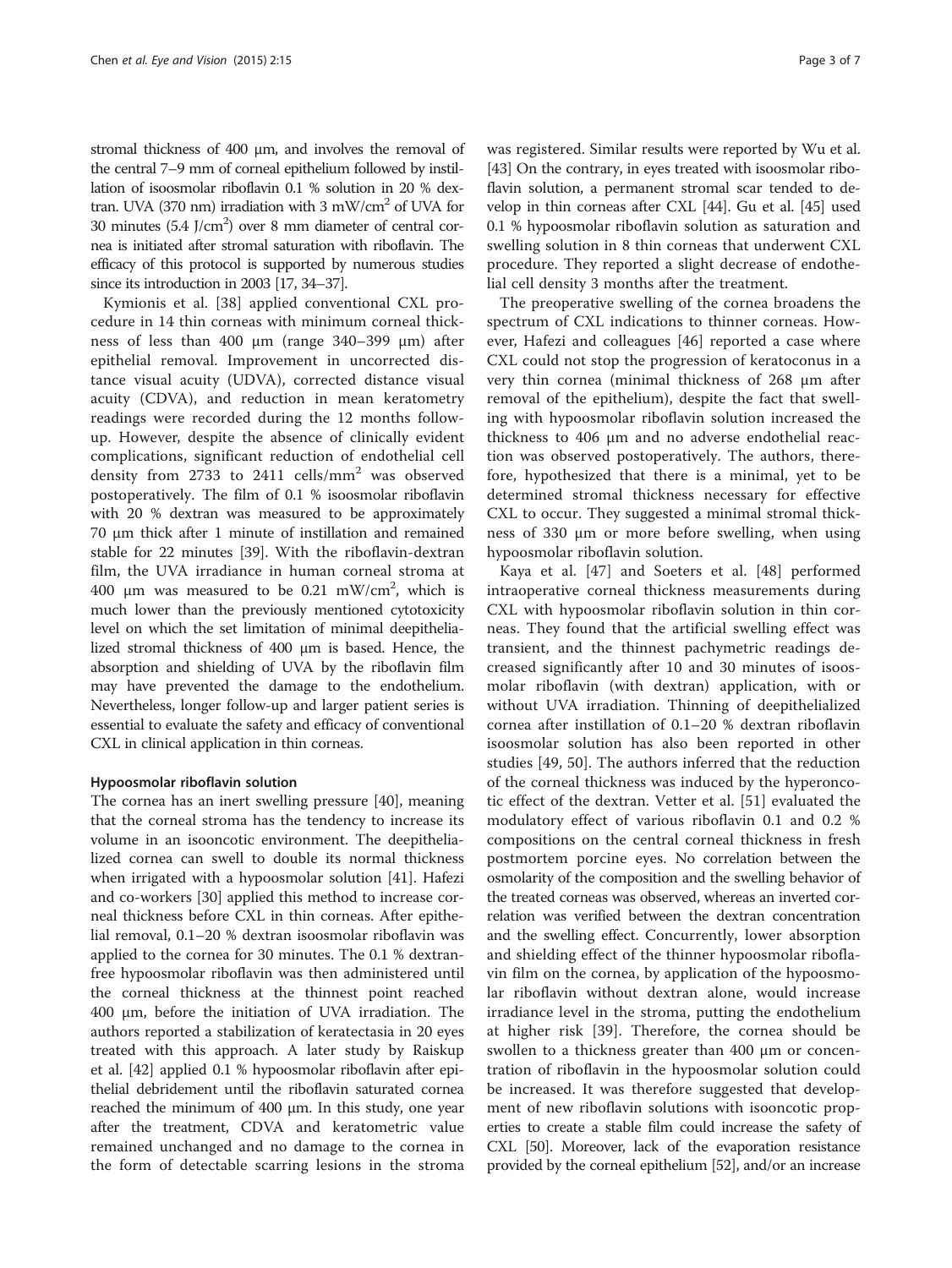in endothelial pump activity may also contribute to corneal thinning [\[53](#page-6-0)–[55](#page-6-0)]. It was proposed that removal of the lid speculum during riboflavin saturation, and use of irradiating devices with shorter irradiation time (and higher power) might be advantageous [[47, 50](#page-6-0), [54, 55](#page-6-0)]. Monitoring the corneal thickness throughout CXL treatment could also be important. CXL can be expected to have less effect on biomechanics of artificially swollen corneas due to the lower relative concentration of collagen in the hydrated stroma [[56, 57\]](#page-6-0). Long-term follow-up studies addressing this issue are warranted.

# Transepithelial collagen cross-linking

Substances such as benzalkonium chloride, ethylenediaminetetraacetic acid (EDTA) and trometamol, especially when combined, enhance epithelial permeability of hydrophilic macromolecules, such as riboflavin [[58](#page-6-0)–[61](#page-6-0)]. By adding the enhancers to help riboflavin penetrate to the corneal stroma through the intact epithelium, CXL can be performed without epithelial debridement (transepithelial CXL) [[28](#page-5-0)]. Transepithelial CXL has been proposed (but not proven) to reduce early postoperative pain, temporary worsening of vision, as well as complications such as infectious keratitis after conventional CXL [\[62](#page-6-0)]. Additionally, thinner corneas may be treated safer by transepithelial compared to the conventional CXL, since the endothelium is better protected by UVA-filtering effect of the intact epithelium.

In a bilateral study, Filippello et al. used trometamol and sodium EDTA as enhancers and applied transepithelial CXL in 20 keratectatic eyes with a mean corneal thickness (including epithelium) of  $412 \pm 21$  µm [\[28](#page-5-0)]. The transepithelial CXL treatment appeared to halt the progression of keratoconus in all treated eyes over 18 months follow-up. It also yielded statistically significant improvements in all visual and topographic outcome measures, whereas the contralateral untreated eyes demonstrated worsening of all parameters. Spadea et al. [[31\]](#page-5-0), who used a similar protocol in thin corneas, confirmed its effect in stabilization of the keratoconic eyes. However, the visual and topographic improvement was minimal. No endothelial cell damage was observed in either of the studies.

Wollensak et al. estimated a 64 % increase in corneal rigidity in human corneas with transepithelial CXL using topical anesthetics and benzalkonium chloride as enhancers, versus a 320 % increase when using CXL with de-epithelialization [[63\]](#page-6-0). The safety and reproducibility of the study by Filippello et al. have recently been questioned [\[64](#page-6-0)] since the postoperative demarcation line depth in their study [\[28](#page-5-0)] was only approximately 100 μm, in contrast to about 300 μm in conventional CXL with epithelial debridement. Seiler and Hafezi [\[24](#page-5-0)] first reported the demarcation line after CXL and

related the depth of the line to that of keratocyte death after CXL as measured by confocal microscopy [\[65](#page-6-0)]. They suggested that the line represented the transition zone between cross-linked anterior and untreated posterior stroma. It is unclear whether the shallower demarcation line using the transepithelial approach was due to limited penetration of riboflavin into the stroma or that it was a result of reduced UVA-light penetration by shielding from riboflavin-impregnated intact corneal epithelium. Iontophoresis-assisted transepithelial CXL, using a noninvasive delivery system based on a small electric current, was recently designed to enhance the penetration of riboflavin into the corneal stroma [\[66](#page-6-0)]. Preclinical results showed that the iontophoresis was able to increase the concentration of riboflavin in the corneal stroma when compared to enhancer-assisted transepithelial CXL, but did not reach concentrations previously reached with conventional epithelium-off CXL. Demarcation line after iontophoresis-assisted transepithelial CXL appeared to be less easily distinguishable and shallower than in conventional CXL, however, it demonstrated features more similar to that after conventional CXL in terms of depth and visualization, compared to enhancerassisted transepithelial CXL [\[63](#page-6-0), [67](#page-6-0)]. In general, there is consensus within the scientific community that current transepithelial CXL protocols are not as effective as conventional epithelium-off CXL [\[60, 61, 68](#page-6-0)].

#### Custom epithelial debridement technique

Kymionis et al. [\[29\]](#page-5-0) performed CXL with custom pachymetry-guided epithelial debridement in one keratoconic eye and one post-LASIK keratectatic eye with thinnest stroma of less than 400 μm. In this modified CXL approach, 8.0 mm diameter of corneal epithelium was removed; leaving a small, localized area of corneal epithelium corresponding to the thinnest area over the apex of the cone. The authors suggested use of hypoosmolar riboflavin during the UVA-irradiation to avoid corneal stromal dehydration as well as to maintain the stromal riboflavin concentration. Nine months postoperatively, topography remained stable, and no endothelial cell density alteration was detected in the treated eyes. However, a later study by Kaya et al. [[69\]](#page-6-0) suggested that the epithelium over the cone area spared the stroma underneath from the CXL effect. Four weeks after the treatment, stromal haze and demarcation line were detected in the corneal areas with epithelial debridement, but not in the areas with intact epithelium; deepithelialized stroma outside the cone region displayed total keratocyte apoptosis and honeycomb-like edema, whereas it was minimal beneath the intact epithelium [\[69\]](#page-6-0). In contrast, Mazzotta et al. [\[70\]](#page-6-0) demonstrated keratocyte apoptosis at an average depth of 160 μm under the epithelial island compared to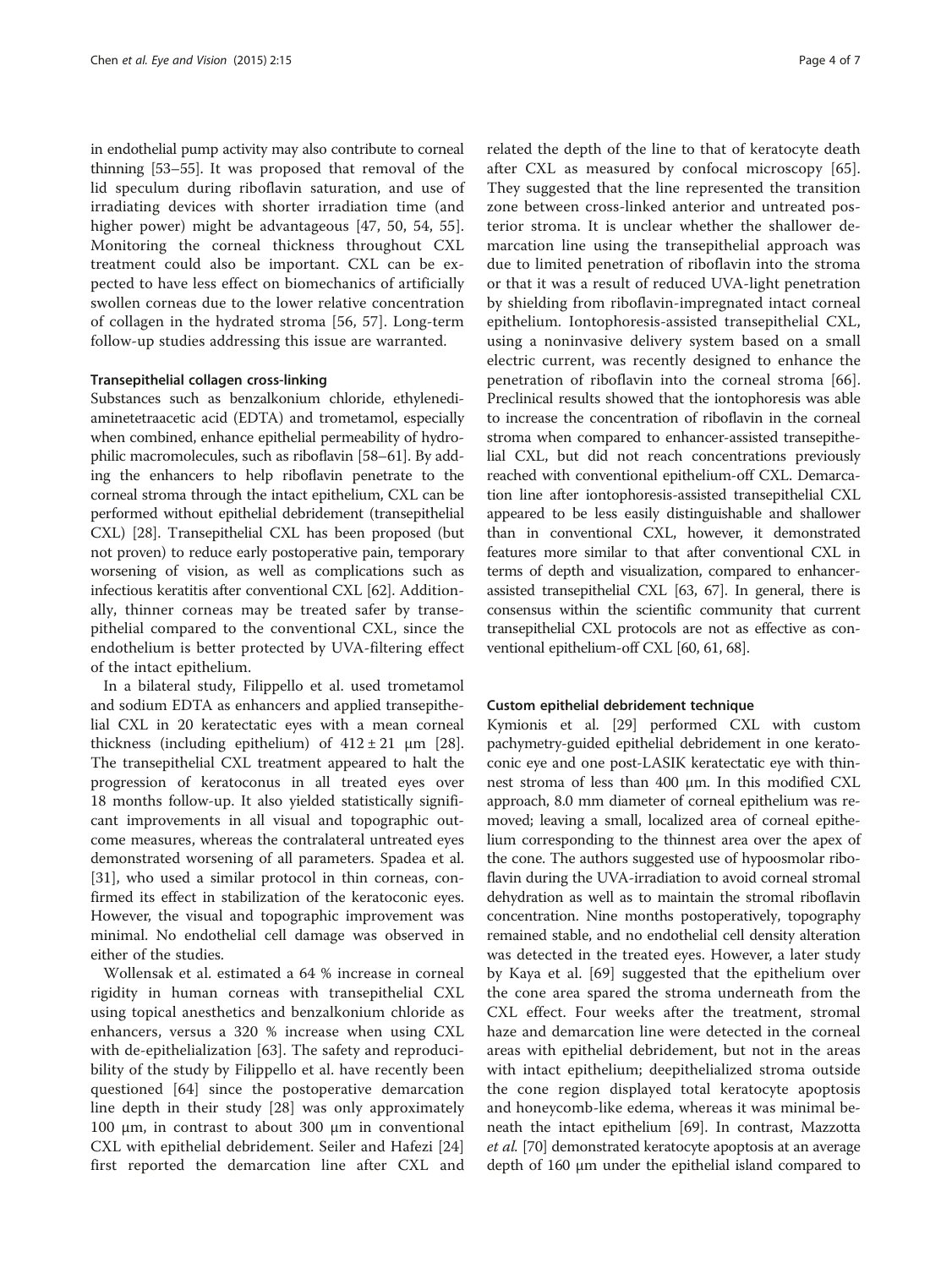250 μm under the de-epithelialized area in 10 eyes with 1-year follow-up.

One previous study demonstrated that the stromal uptake of riboflavin after grid pattern of full-thickness epithelial debridement was heterogeneous, with full penetration to the stroma immediately beneath the areas of epithelial debridement and no penetration to the stroma beneath the intact epithelium [[71\]](#page-6-0). Inadequate riboflavin saturation together with the ability of the epithelium to absorb the UVA radiation [[72\]](#page-6-0) may lead to reduced CXL effect in the cone area and affect the efficacy of the whole procedure. Long-term efficacy of this modified CXL procedure with a larger number of patients needs to be assessed.

# Contact lens-assisted collagen cross-linking

Contact lens-assisted CXL (CACXL) was introduced by Jacob et al. [[73\]](#page-6-0) A Soflens daily disposable soft contact lens (14 mm diameter, 8.6 mm basal curvature; Bausch & Lomb) of 90 μm thickness made of hilafilcon and without UV filter was immersed in isoosmolar riboflavin 0.1 % in dextran for 30 minutes, before it was applied onto the deepithelialized, riboflavin-saturated cornea. The UVA-radiation of 3.0 mW/cm<sup>2</sup> for 30 minutes was initiated after the confirmation that the minimum corneal thickness including the contact lens and riboflavin film was greater than 400 μm. The riboflavin solution was instilled every 3 minutes during the UVA-radiation to maintain corneal saturation and to keep the precorneal and pre-contact lens riboflavin film uniform. The pre-corneal riboflavin film with contact lens created an absorption medium in the pre-corneal space by artificially increasing the thickness of the "riboflavin-filter".

In the 14 eyes treated with CACXL, the authors reported an average increase of the minimum corneal thickness by 108 μm if the contact lens and riboflavin film were included. At a mean follow-up time of  $6.1 \pm$ 0.3 months (range: 6–7 months), the mean postoperative depth of the stromal demarcation line was measured at 252.9 μm. No significant endothelium loss or signs of postoperative endothelial damage were observed. No significant change in the CDVA, or mean maximum keratometric value was detected postoperatively, although 1 D decrease of maximum keratometric value was observed in 4 eyes (28.5 %).

The advantage of the CACXL is that it is not dependent on the swelling properties of the cornea and that the cornea is not subjected to edema, which may cause Descemet membrane folds and endothelial damage. However, the surface irradiance at the level of the corneal stroma is reduced by 40–50 % in CACXL secondary to absorption by the riboflavin film and soaked contact lens. Furthermore, oxygen diffusion, which has been demonstrated to be crucial in the CXL

process, might be hindered by the contact lens. As a result, the effect of CXL may be reduced. The small patient population, short follow-up and absence of a control group are the limitations of the study.

# Conclusion

A minimum corneal thickness of 400 μm is recommended in conventional CXL treatment. With improved screening technique in keratoconus diagnosis, most of the keratoconus eyes would be able to be treated by this protocol. However, late diagnosed progressive keratoconus eyes often have values below this threshold. To offer CXL to this critical group of patients, several modifications have been proposed. The overall safety of the presented protocols for CXL in thin corneas is good, as most of them managed to halt the progression of keratectasia without postoperative complications. Furthermore, modification of the tonicity and concentration of the photosensitizing riboflavin and modification of the UV energy and/or power have been proposed. Iseli et al. [[74](#page-6-0)] suggested that a higher riboflavin concentration may be applied for improved protective screening of the endothelium in thin corneas. Accelerated CXL (UVA irradiation at 30 mW/  $\text{cm}^2$  for 3 minutes) has recently been reported to stabilize the progression of keratoconus in 34 thin corneas, without endothelial cell density loss during the 12 months of follow-up [\[75](#page-6-0)]. Furthermore, in accelerated CXL, pulsed UV light seems to result in a higher effect compared to continuous UV light, presumably due to optimization of oxygen availability [[76](#page-6-0)]. Oxygen concentrations measured in the corneal stroma showed that the certain combination of "on" and "off" time would facilitate continuous replenishment of oxygen [\[77](#page-6-0)], leading to increased CXL effect without the necessity to increase UV energy [[78](#page-6-0)]. Thus, using the pulsed mode during UVA irradiation may maximize the efficacy of CXL while maintaining or improving the safety profile of the procedure, which may be especially beneficial in treating thin corneas.

Ideally, a comprehensive mathematical model should be introduced to calculate an optimal set of parameters such as concentration and tonicity of Riboflavin, as well as UV-light-power, duration and dose for any given corneal thickness. That way not only the limitation of the treatment in thin corneas will be addressed, but a customized set of parameters could lead to addressing specific needs of any individual patient. At this point, only laboratory research can be found on the subject [[79, 80](#page-6-0)].

The evidence of safety and efficacy regarding the use of modified CXL protocols is still limited to a handful of studies. Future long-term follow-up studies with a larger number of participants are warranted.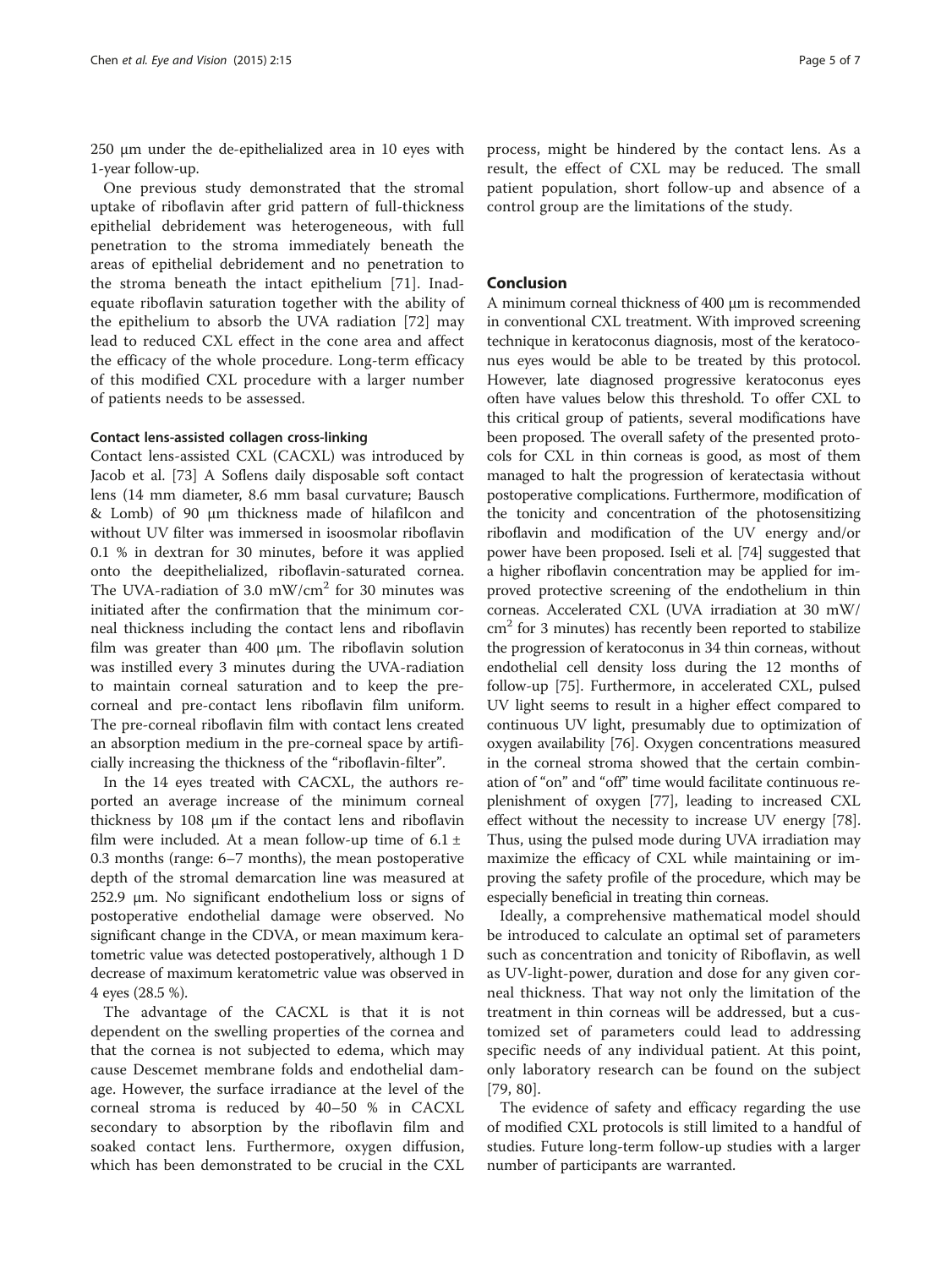#### <span id="page-5-0"></span>**Abbreviations**

CDVA: Corrected distance visual acuity; CXL: Corneal collagen cross-linking; CACXL: Contact lens-assisted CXL; EDTA: Ethylenediaminetetraacetic acid; PG: Proteoglycan; UDVA: Uncorrected distance visual acuity; UVA: Ultra-violet A.

#### Competing interests

The authors declare that they have no competing interest.

#### Authors' contributions

Manuscript writing: XC, AS. Critical revision: XC, AS, TPU, JRE. All authors read and approved the final manuscript.

## Author details

<sup>1</sup>SynsLaser Kirurgi, Oslo and Tromsø, Norway. <sup>2</sup>Faculty of Medicine, University of Oslo, Oslo, Norway. <sup>3</sup> Eye Department, University Hospital North Norway, Tromsø, Norway. <sup>4</sup> Department of Medical Biochemistry, Oslo University Hospital, Oslo, Norway. <sup>5</sup>Department of Oral Biology, Faculty of Dentistry, University of Oslo, Oslo, Norway.

# Received: 10 May 2015 Accepted: 19 August 2015 Published online: 07 September 2015

#### References

- 1. Krachmer JH, Feder RS, Belin MW. Keratoconus and related noninflammatory corneal thinning disorders. Surv Ophthalmol. 1984;28:293–322.
- 2. Rabinowitz YS. Keratoconus. Surv Ophthalmol. 1998;42:297–319.
- 3. Andreassen TT, Simonsen AH, Oxlund H. Biomechanical properties of keratoconus and normal corneas. Exp Eye Res. 1980;31:435–41.
- 4. Feder RS, Gan TJ: Noninflammatory ectatic disorders. In: Krachmer JH, Mannis MJ, Hollan EJ editors. Cornea. St. Louis: Elsevier; 2010:955–6.
- 5. Davidson AE, Hayes S, Hardcastle AJ, Tuft SJ. The pathogenesis of keratoconus. Eye (Lond). 2014;28:189–95.
- 6. Akhtar S, Bron AJ, Salvi SM, Hawksworth NR, Tuft SJ, Meek KM. Ultrastructural analysis of collagen fibrils and proteoglycans in keratoconus. Acta Ophthalmol. 2008;86:764–72.
- 7. Meek KM, Tuft SJ, Huang Y, Gill PS, Hayes S, Newton RH, et al. Changes in collagen orientation and distribution in keratoconus corneas. Invest Ophthalmol Vis Sci. 2005;46:1948–56.
- Hayes S, Boote C, Tuft SJ, Quantock AJ, Meek KM. A study of corneal thickness, shape and collagen organisation in keratoconus using videokeratography and X-ray scattering techniques. Exp Eye Res. 2007;84:423–34.
- 9. Morishige N, Wahlert AJ, Kenney MC, Brown DJ, Kawamoto K, Chikama T, et al. Second-harmonic imaging microscopy of normal human and keratoconus cornea. Invest Ophthalmol Vis Sci. 2007;48:1087–94.
- 10. Samaras KE, Lake DB. Corneal collagen cross linking (CXL): a review. Int Ophthalmol Clin. 2010;50:89–100.
- 11. Frigo AC, Fasolo A, Capuzzo C, Fornea M, Bellucci R, Busin M, et al. Corneal transplantation activity over 7 years: changing trends for indications, patient demographics and surgical techniques from the Corneal Transplant Epidemiological Study (CORTES). Transplant Proc. 2015;47:528–35.
- 12. Williams KA, Lowe M, Bartlett C, Kelly TL, Coster DJ, All Contributors. Risk factors for human corneal graft failure within the Australian corneal graft registry. Transplantation. 2008;86:1720–4.
- 13. Spoerl E, Wollensak G, Dittert DD, Seiler T. Thermomechanical behavior of collagen-cross-linked porcine cornea. Ophthalmologica. 2004;218:136–40.
- 14. Spoerl E, Wollensak G, Seiler T. Increased resistance of crosslinked cornea against enzymatic digestion. Curr Eye Res. 2004;29:35–40.
- 15. Sporl E, Huhle M, Kasper M, Seiler T. Increased rigidity of the cornea caused by intrastromal cross-linking. Ophthalmologe. 1997;94:902–6.
- 16. Wollensak G, Spoerl E, Seiler T. Stress–strain measurements of human and porcine corneas after riboflavin-ultraviolet-A-induced cross-linking. J Cataract Refract Surg. 2003;29:1780–5.
- 17. Wollensak G, Spoerl E, Seiler T. Riboflavin/ultraviolet-a-induced collagen crosslinking for the treatment of keratoconus. Am J Ophthalmol. 2003;135:620–7.
- 18. Kohlhaas M, Spoerl E, Schilde T, Unger G, Wittig C, Pillunat LE. Biomechanical evidence of the distribution of cross-links in corneas treated with riboflavin and ultraviolet A light. J Cataract Refract Surg. 2006;32:279–83.
- 19. Kamaev P, Friedman MD, Sherr E, Muller D. Photochemical kinetics of corneal cross-linking with riboflavin. Invest Ophthalmol Vis Sci. 2012;53:2360–7.
- 20. Seiler T, Huhle S, Spoerl E, Kunath H. Manifest diabetes and keratoconus: a retrospective case–control study. Graefes Arch Clin Exp Ophthalmol. 2000;238:822–5.
- 21. Zhang Y, Conrad AH, Conrad GW. Effects of ultraviolet-A and riboflavin on the interaction of collagen and proteoglycans during corneal cross-linking. J Biol Chem. 2011;286:13011–22.
- 22. Wollensak G, Spoerl E, Wilsch M, Seiler T. Endothelial cell damage after riboflavin-ultraviolet-A treatment in the rabbit. J Cataract Refract Surg. 2003;29:1786–90.
- 23. Wollensak G, Sporl E, Reber F, Pillunat L, Funk R. Corneal endothelial cytotoxicity of riboflavin/UVA treatment in vitro. Ophthalmic Res. 2003;35:324–8.
- 24. Seiler T, Hafezi F. Corneal cross-linking-induced stromal demarcation line. Cornea. 2006;25:1057–9.
- 25. Spoerl E, Mrochen M, Sliney D, Trokel S, Seiler T. Safety of UVA-riboflavin cross-linking of the cornea. Cornea. 2007;26:385–9.
- 26. Dai E, Gunderson CA. Pediatric central corneal thickness variation among major ethnic populations. J AAPOS. 2006;10:22–5.
- 27. Haider KM, Mickler C, Oliver D, Moya FJ, Cruz OA, Davitt BV. Age and racial variation in central corneal thickness of preschool and school-aged children. J Pediatr Ophthalmol Strabismus. 2008;45:227–33.
- 28. Filippello M, Stagni E, O'Brart D. Transepithelial corneal collagen crosslinking: bilateral study. J Cataract Refract Surg. 2012;38:283–91.
- 29. Kymionis GD, Diakonis VF, Coskunseven E, Jankov M, Yoo SH, Pallikaris IG. Customized pachymetric guided epithelial debridement for corneal collagen cross linking. BMC Ophthalmol. 2009;9:10.
- 30. Hafezi F, Mrochen M, Iseli HP, Seiler T. Collagen crosslinking with ultraviolet-A and hypoosmolar riboflavin solution in thin corneas. J Cataract Refract Surg. 2009;35:621–4.
- 31. Spadea L, Mencucci R. Transepithelial corneal collagen cross-linking in ultrathin keratoconic corneas. Clin Ophthalmol. 2012;6:1785–92.
- 32. Raiskup-Wolf F, Hoyer A, Spoerl E, Pillunat LE. Collagen crosslinking with riboflavin and ultraviolet-A light in keratoconus: long-term results. J Cataract Refract Surg. 2008;34:796–801.
- 33. Caporossi A, Mazzotta C, Baiocchi S, Caporossi T. Long-term results of riboflavin ultraviolet a corneal collagen cross-linking for keratoconus in Italy: the Siena eye cross study. Am J Ophthalmol. 2010;149:585–93.
- 34. O'Brart DP, Chan E, Samaras K, Patel P, Shah SP. A randomised, prospective study to investigate the efficacy of riboflavin/ultraviolet A (370 nm) corneal collagen cross-linkage to halt the progression of keratoconus. Br J Ophthalmol. 2011;95:1519–24.
- 35. Hersh PS, Greenstein SA, Fry KL. Corneal collagen crosslinking for keratoconus and corneal ectasia: one-year results. J Cataract Refract Surg. 2011;37:149–60.
- 36. Wittig-Silva C, Chan E, Islam FM, Wu T, Whiting M, Snibson GR. A randomized, controlled trial of corneal collagen cross-linking in progressive keratoconus: three-year results. Ophthalmology. 2014;121:812–21.
- 37. Wittig-Silva C, Whiting M, Lamoureux E, Lindsay RG, Sullivan LJ, Snibson GR. A randomized controlled trial of corneal collagen cross-linking in progressive keratoconus: preliminary results. J Refract Surg. 2008;24:S720–5.
- 38. Kymionis GD, Portaliou DM, Diakonis VF, Kounis GA, Panagopoulou SI, Grentzelos MA. Corneal collagen cross-linking with riboflavin and ultraviolet-A irradiation in patients with thin corneas. Am J Ophthalmol. 2012;153:24–8.
- 39. Wollensak G, Aurich H, Wirbelauer C, Sel S. Significance of the riboflavin film in corneal collagen crosslinking. J Cataract Refract Surg. 2010;36:114–20.
- 40. Dohlman CH, Hedbys BO, Mishima S. The swelling pressure of the corneal stroma. Invest Ophthalmol. 1962;1:158–62.
- 41. Maurice DM, Giardini AA. Swelling of the cornea in vivo after the destruction of its limiting layers. Br J Ophthalmol. 1951;35:791–7.
- 42. Raiskup F, Spoerl E. Corneal cross-linking with hypo-osmolar riboflavin solution in thin keratoconic corneas. Am J Ophthalmol. 2011;152:28–32. e1.
- 43. Wu H, Luo S, Dong N, Lin Z, Liu Z, Shang X. The clinical study of corneal cross-linking with hypo-osmolar riboflavin solution in thin keratoconic corneas. Zhonghua Yan Ke Za Zhi. 2014;50:681–6.
- 44. Raiskup F, Hoyer A, Spoerl E. Permanent corneal haze after riboflavin-UVA-induced cross-linking in keratoconus. J Refract Surg. 2009;25:S824–8.